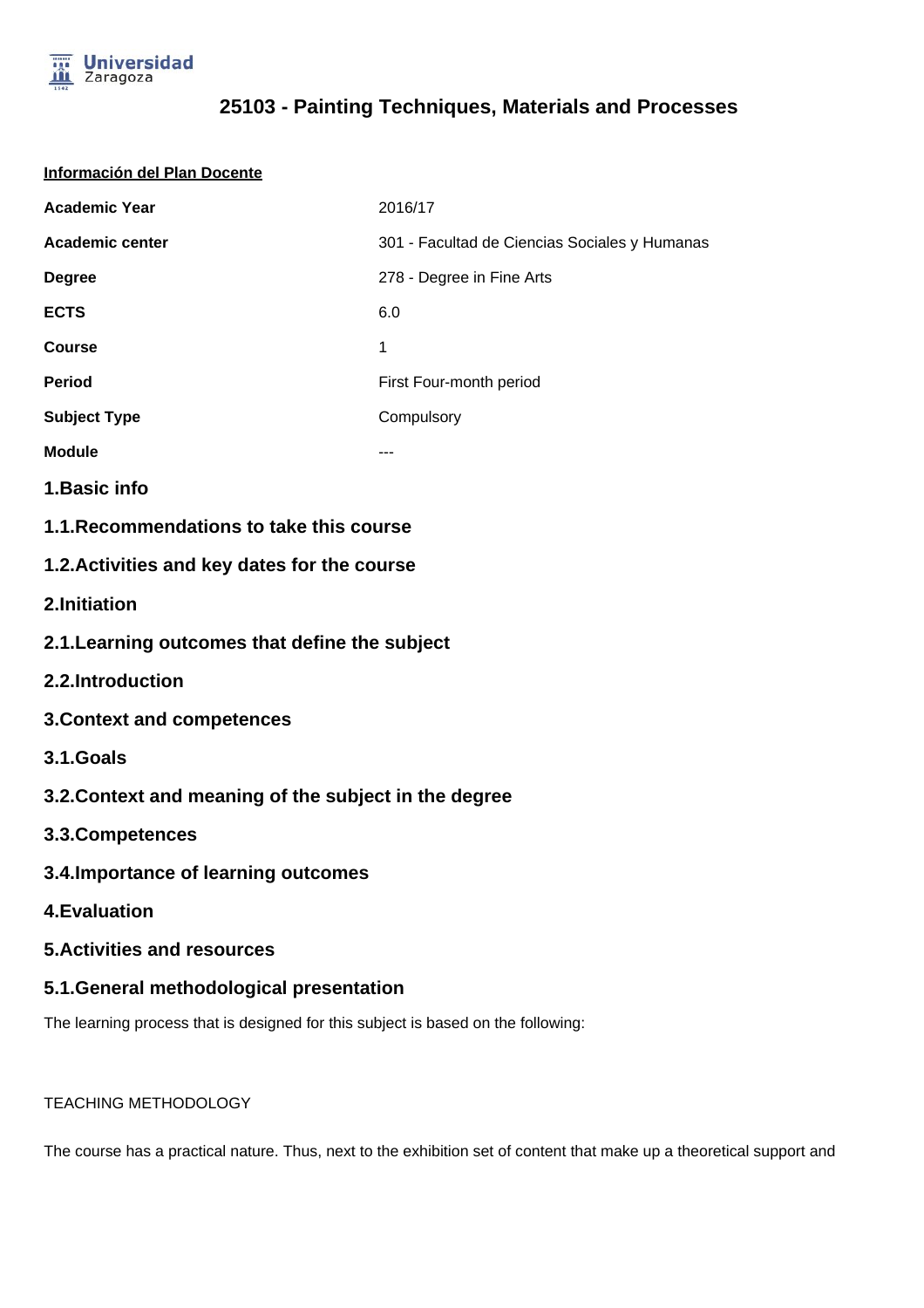

conceptual framework for reflection determined in each block contained a series of exercises they are proposed, with specific objectives, to perform in the classroom-workshop. The linkage between theory and practice do not always follows the same sequence. Sometimes the theory is absolutely necessary to carry out the exercises progress. However, in others it is given during or after practical experimentation, thus guiding the conclusions on the results.

Teaching-learning methodology:

- Theoretical and practical lessons:

Slides, computer presentations, videos, samples of materials and tests, and specific bibliography of each block to facilitate the assimilation by the student, support material will be used.

- Evaluation activities in class period:

Deliveries of practical and theoretical exercises derived from the contents of the thematic blocks (see Evaluation activities ).

- Practical exercises:

In which students will develop pictorial procedures and its various applications described in the Learning activities planned : preparation of materials and development of complementary procedures necessary for the development of painting techniques that the student must perform during the semester. In relation to each block of content the student will carry out a series of exercises statements, directed and reviewed by the teacher, framed both in classroom activities or presential activities and non presential activities . Given the peculiarities of the subject, constantly monitoring the execution of each exercise it is necessary, so that attending the classes will be considered indispensable.

- Theoretical and practical work:

The student must dedicate a given for the realization of a theoretical and practical work in due time whose characteristics are presented in class by the teacher.

- Study and extension of contents:

Consulting specific bibliography for each thematic block for the expansion of content. Also contemplated as necessary visits to exhibitions and museums. This time also be used in studies and trials.

- Evaluation activities evaluation period: end global test (see Evaluation activities).

- Tutorials:

The student, individually and by appointment, tutoring can treat any issues related to their training in the subject deems appropriate, within the set time for this purpose. This does not exclude the possibility that the teacher can promptly propose a specific tutoring based on student needs.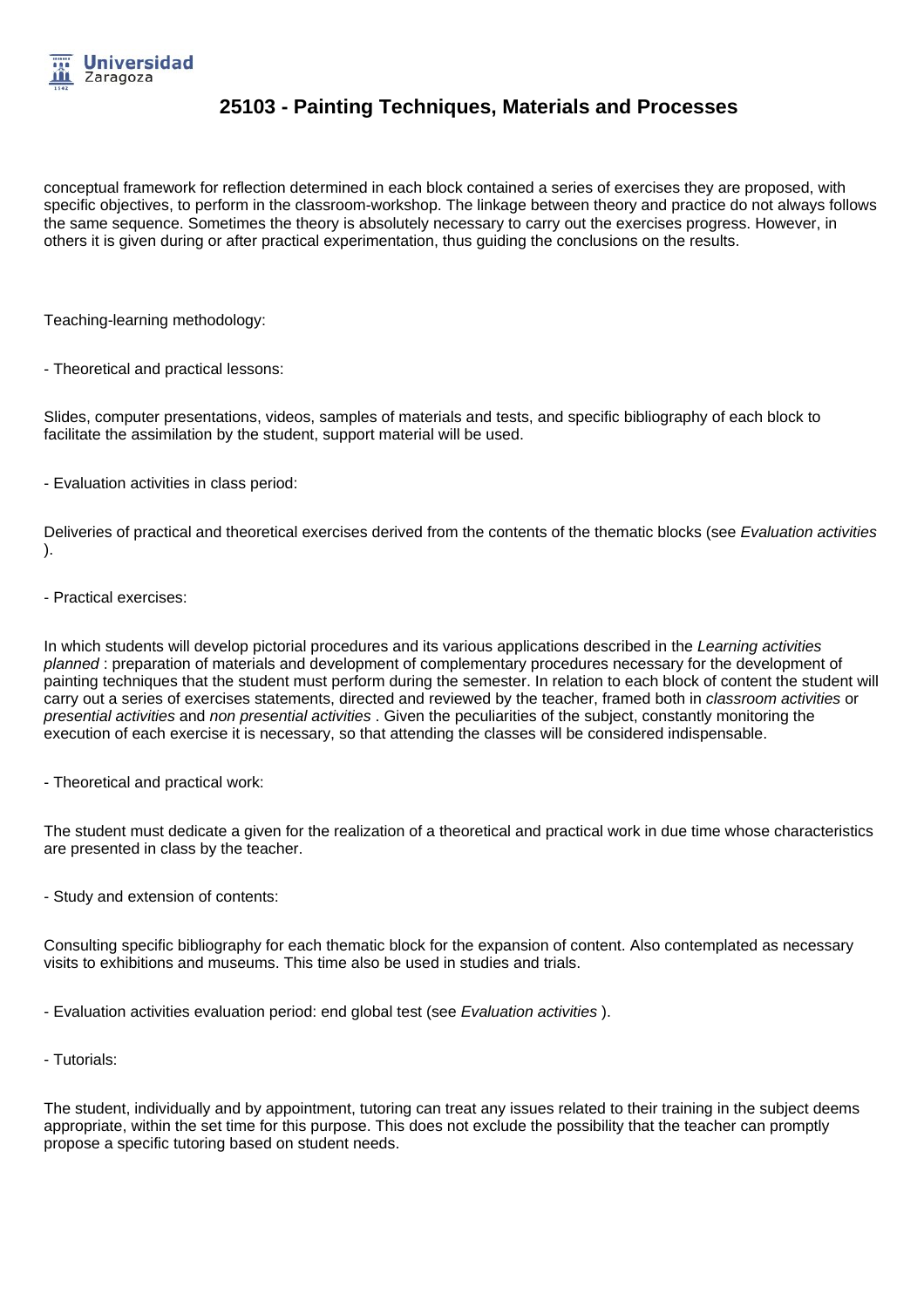

### **5.2.Learning activities**

#### **The program that the student is offered to help you achieve the expected results includes the following activities...**

It means learning activities to all those relating to the powers, which allow students to achieve the learning objectives. All content blocks, with their work during the course are divided into a **theoretical** and **practical** part, taught and performed in class ( classroom activities, face activities ) and outside it (using non presential activities ), however both activities are structured in a complementary manner.

Classroom activities or face activities are considered all those, both practical and theoretical, which can develop the student in the classroom-workshop with the direct intervention of the teacher and usually suggested or ordered by it. Non-contact activities were considered all those, both practical and theoretical, which can develop students outside the classroom-workshop with or without the direct intervention of the teacher, either on its own initiative, suggested or ordered by it.

The learning activities are based, as already indicated, on two pillars: on the one hand both practical technical knowledge and theoretical materials, tools, methods and painting techniques that have been used throughout the history of painting; and, secondly, of those used or have been incorporated at present. Therefore, to achieve the stated objectives, it is necessary to establish an effective learning strategy to acquire skills and achieve maximum through practical and theoretical exercises, the highest number of goals. A part of these exercises are performed in the actual classes ( classroom activity or face activity), and others outside the classroom (non presential activity).

1. THEORETICAL CLASSES

#### 2. PRACTICAL ACTIVITIES

Students will practice in the classroom workshop where applicable, under the supervision and tutelage of the teacher, taught in the theoretical sessions contents. They basically consist of the development, production and materials management useful for the practice of painting, and its application, by performing samples of technical solutions on different media and resolution of basic exercises defined thematic or free interpretation.

3. NON-CONTACT ACTIVITIES

Practical, theoretical and literature works.

### **5.3.Program**

Thematic blocks: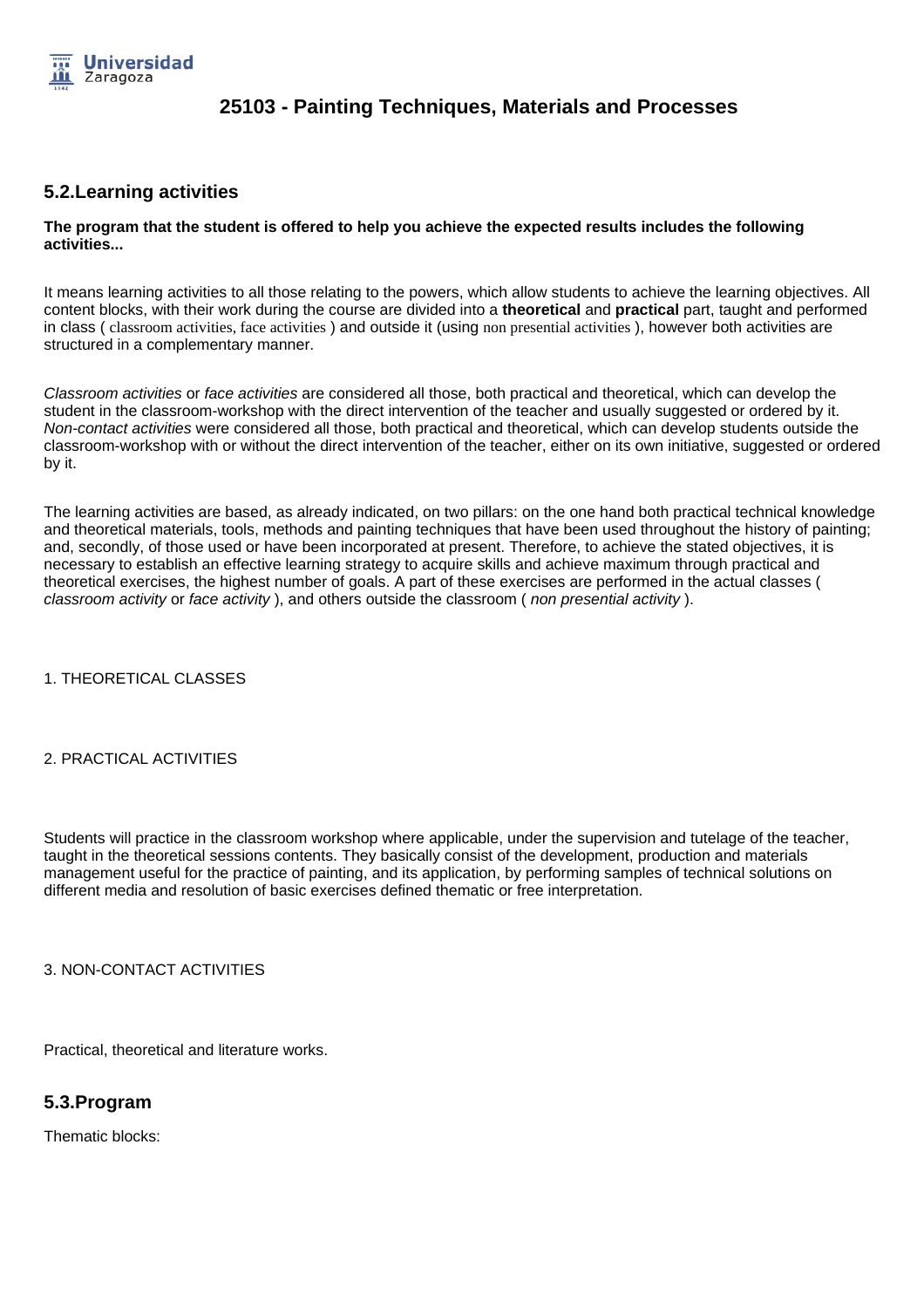

- Preliminary block: presentation of the subject.
- Block 1: Introduction to the techniques, materials and painting procedures.
- Block 2: Pigments and binders.
- Block 3: Tools, instrumental.
- Block 2: Supports and primers.
- Block 3: Water-thinned techniques.
- Block 4: Oil-thinned techniques.

### **5.4.Planning and scheduling**

#### **Schedule sessions and presentation of works**

One session per week (four hours per session, fifteen weeks).

| <b>WEEK</b> | <b>CONTENTS</b>                                                        | <b>ACTIVITIES</b>                                |
|-------------|------------------------------------------------------------------------|--------------------------------------------------|
|             | - Presentation of the<br>subject, space and<br>resources.              |                                                  |
|             |                                                                        | - Acquisition of material.                       |
| 1           | - General introduction of the                                          |                                                  |
|             | subject.                                                               | - Start of development of a<br>notebook.         |
|             | - Introduction to painting<br>techniques, materials and<br>procedures. |                                                  |
|             | - Supports, sizes and<br>grounds (1).                                  | - Assembly and streching of<br>the canvas.       |
| 2           | Supports: assembly<br>stretcher bars and<br>stretching canvas.         | - Painting practice. Free<br>work (1st session). |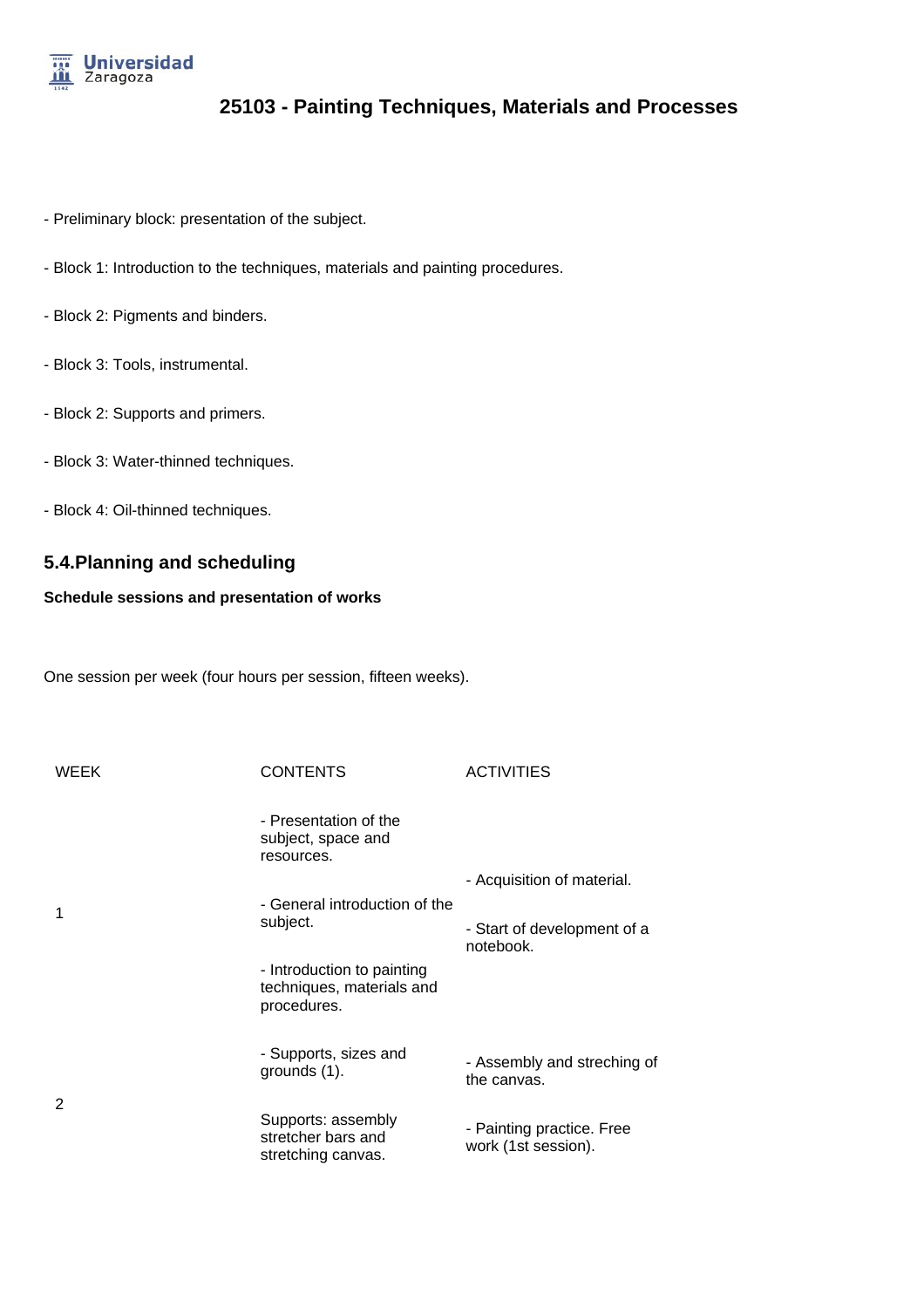

3

4

5

6

7

8

# **25103 - Painting Techniques, Materials and Processes**

| - Supports, sizes and<br>grounds (2).                                                | - Preparation and applying<br>on cardboard / paper, board<br>and canvas (1st session). |
|--------------------------------------------------------------------------------------|----------------------------------------------------------------------------------------|
| Synthetic sizes and grounds<br>(polymers).                                           | - Painting practice. Free<br>work (2nd session).                                       |
| - Supports, sizes and<br>grounds (3).                                                | - Preparation and applying<br>on cardboard / paper, board<br>and canvas (2nd session). |
| Organic sizes and grounds<br>(animal glue).                                          | - Delivery of work weeks 1,<br>2 and 3.                                                |
| - Pigments, dyes and<br>binders (1).                                                 | - Preparation and applying<br>on cardboard / paper, board<br>and canvas (3rd session). |
| - Water-thinned techniques:<br>acrylic and vinyl (polymers)<br>synthetic paints (1). | - Preparation of painting<br>samples (1st session).                                    |
| - Pigments, dyes and<br>binders (2).                                                 | - Preparation of painting<br>samples (2nd session).                                    |
| - Water-thinned techniques:                                                          | - Practice painting                                                                    |
| acrylic and vinyl (polymers)<br>synthetic paints (2).                                | determined or free<br>interpretation (1st session).                                    |
| - Pigments, dyes and<br>binders (3).                                                 |                                                                                        |
| - Water-thinned techniques:                                                          | - Practice painting<br>determined or free<br>interpretation (2nd session).             |
| Acrylic and vinyl (polymers)<br>synthetic paints (3).                                |                                                                                        |
| - Water-thinned techniques:                                                          | - Practice painting<br>determined or free<br>interpretation (3rd session).             |
| acrylic and vinyl (polymers)<br>synthetic paints (4).                                | - Delivery of work weeks<br>4,5, 6 and 7.                                              |
|                                                                                      |                                                                                        |

- Delivery of no presential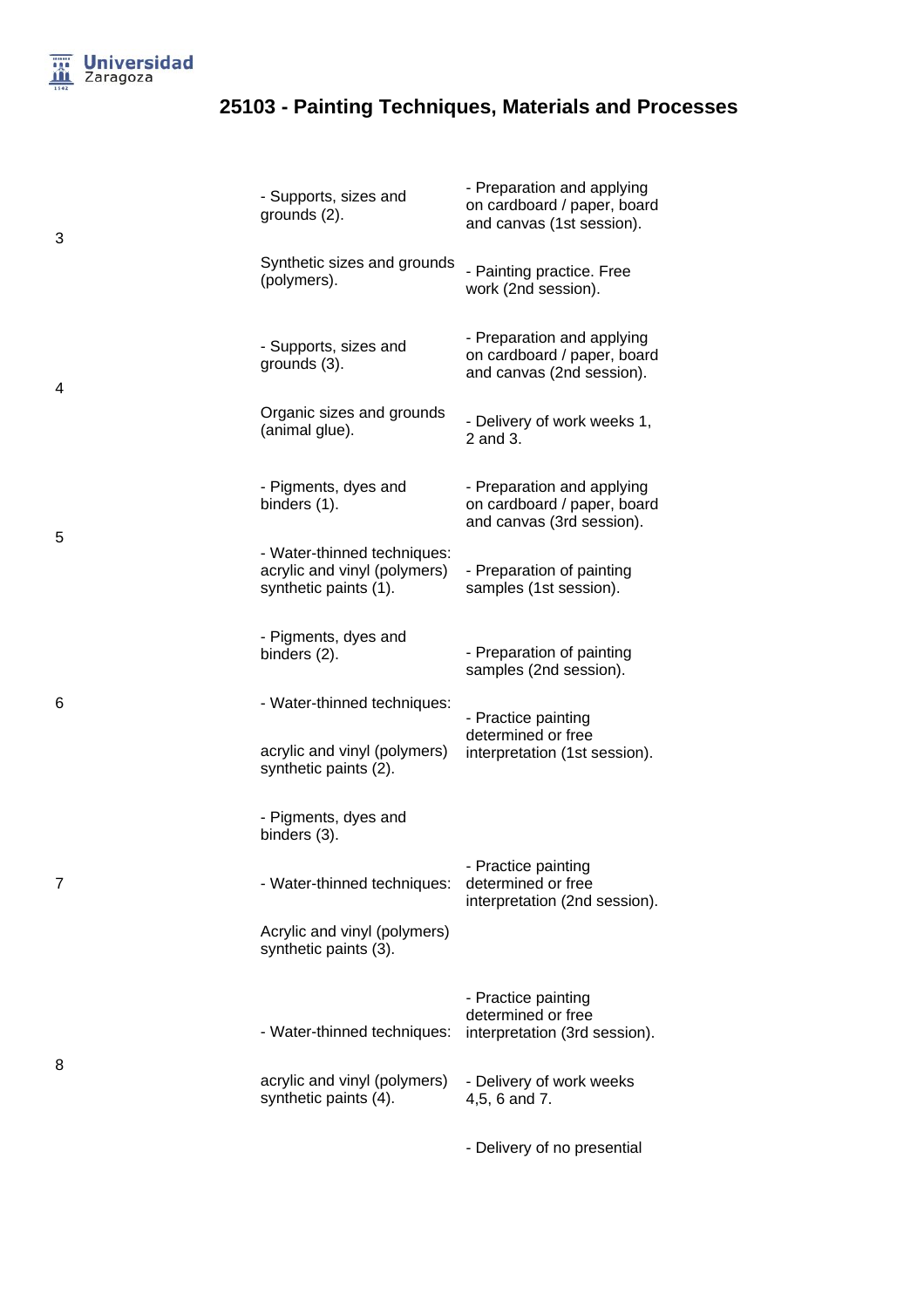

work.

|    |                                                                                    | - Acquisition of material for<br>tempera painting.           |
|----|------------------------------------------------------------------------------------|--------------------------------------------------------------|
|    | - Water-thinned techniques:                                                        | - Preparation of painting<br>samples.                        |
| 9  | emulsion paints (egg<br>tempera).                                                  | - Practice painting<br>determined or free<br>interpretation. |
|    | - Water-thinned techniques:                                                        | - Preparation of painting<br>samples.                        |
| 10 | emulsion paints (casein<br>tempera).                                               | - Practice painting<br>determined or free<br>interpretation. |
| 11 | - Oil-thinned techniques: oil<br>painting; binders, thinners<br>and varnishes (1). | - Preparation of painting<br>samples.                        |
| 12 | - Oil-thinned techniques: oil<br>painting; binders, thinners<br>and varnishes (2). | - Practice painting<br>determined or free<br>interpretation. |
|    |                                                                                    | - Delivery of work weeks 8,<br>9, 10, and 11.                |
| 13 | - Oil-thinned techniques:<br>wax painting; binders and<br>thinners (1).            | - Preparation of painting<br>samples.                        |
|    |                                                                                    | - Practice painting<br>determined or free<br>interpretation. |
| 14 | - Oil-thinned techniques:<br>wax painting; binders and<br>thinners (2).            | - Delivery of work weeks 12,<br>13 and 14.                   |
|    |                                                                                    | - Delivery of the rest no<br>presential works.               |
| 15 | - Review of works.                                                                 | - Sharing session of work.                                   |